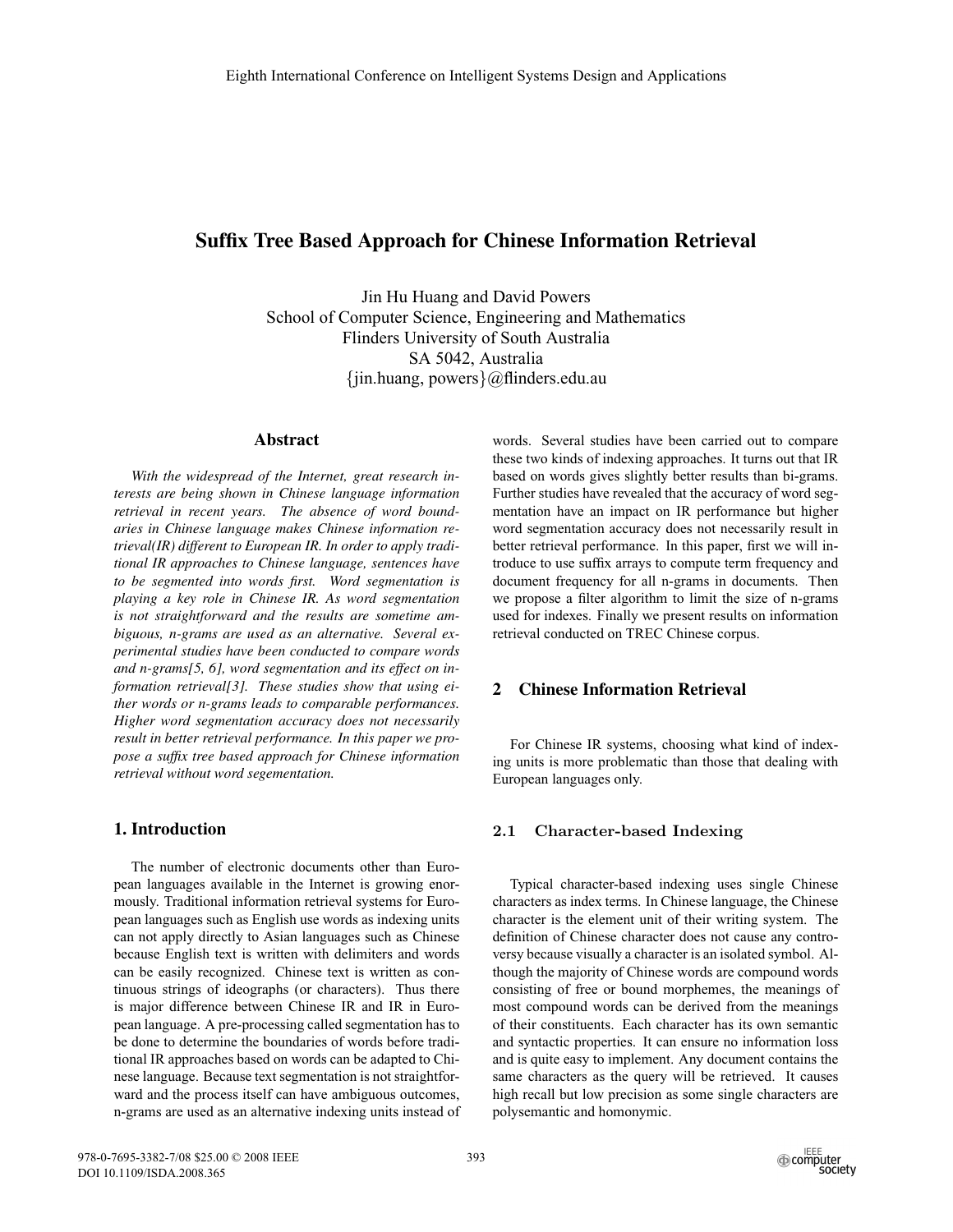#### **2.2 N-grams-based Indexing**

This indexing method uses chunks of n consecutive characters as the index term. Neither dictionary nor other linguistic knowledge is required in the processing. Bi-grams have been often used as indexing terms form Chinese IR as most Chinese words are composed of two characters. In addition to the ease of word identification, bi-grams bear more semantic information than single characters. Bi-gram indexing is exhaustive and avoids the difficult problem of word segmentation. Bi-grams can consider unknown words and abbreviations in a better way than words do. The drawbacks of using bi-grams as indexes are meaningless character chunks are abundant among bi-grams, leading to noisy matching between queries and documents.

#### **2.3 Word-based Indexing**

Using single characters and n-grams as index terms makes it difficult to incorporate linguistic knowledge into the retrieval processing because both of them are not ideal conceptual units. In this aspect, words are better index candidates.

As mentioned above Chinese words are not readily recognizable because Chinese orthography fails to represent word boundaries. Therefore, it is necessary and important that word segmentation has to be carried out to break the original Chinese text into a series of words. Segmentation of Chinese text into words is a very difficult task. It requires linguistic knowledge and coverage of dictionaries. Many characters form one-character words by themselves, but these characters can also form multi-character words when used with other characters. Chinese words have variable lengths, the same character may occur in many different words. The question of what constitutes a Chinese "word" cannot be answered without any controversy. There is poor agreement on word segmentation amongst human annotators and at least three relative widespread conventions (Penn Treebank, China, Taiwan).

- 1. The segmentation guidelines for the Penn Chinese Treebank [10]
- 2. The guidelines for the Beijing University Institute of Computational Linguistics Corpus [12]
- 3. The ROCLING standard developed at Academia Sinica in Taiwan [7].

### **2.4 Retrieval Models**

A retrieval model specifies how the content of a document and user's information need is represented in an IR system, how the documents and the information needs are matched so the relevant items can be retrieved. We used a vector space model, which view documents and queries as vectors in an n-dimension vector space and use distance as a measure of similarity.

Suppose there is a document  $D_i$  in collection D and a query  $Q_i$ , then the vector  $D_i$  and  $Q_i$  can be represented respectively as follows:

$$
D_i = (d_{i1} \cdots d_{im})
$$
 (1)

$$
Q_j = (q_{j1} \cdots q_{jm})
$$
 (2)

where  $d_{ik}$  is the weight of term  $t_k$  in the document  $D_i$ ,  $q_{ik}$  is the weight of term  $t_k$  in the query  $Q_i$ , and m is the size of the vector space (the number of different terms, words or ngrams). Our weighting scheme is same as the SMART system [1]. The weight  $d_{ik}$  of a term in a document is calculated according to its occurrence frequency in the document (term frequency) and its distribution in the entire collection. We used the following formula as the Smart system.

$$
d_{ik} = \frac{(\log(f_{ik}) + 1.0) * \log(\frac{N}{n_k})}{\sqrt{\sum_{j} ((\log(f_{jk}) + 1.0) * \log(\frac{N}{n_k}))^2}}
$$
(3)

where  $f_{ik}$  is the occurrence frequency of the term  $t_k$  in the document  $D_i$ , N is the total number of documents in the collection.  $n_k$  is the number of documents that contain the term  $t_k$ .

Similary between  $D_i$  and  $Q_j$  is calculated as the inner product of their vectors as following:

$$
Sim(D_i, Q_j) = \sum_{k} (d_{ik} * q_{jk})
$$
\n(4)

#### **3 Suffix Trees and Arrays**

A suffix tree[8] is a data-structure that allows to solve many problems on strings. If  $str = s_1 s_2 \dots s_i \dots s_n$  is a string, then  $Si = s_i s_{i+1} \dots s_n$  is the suffix of str that starts at position i to the end of the string, e.g.  $str =$ " $to \text{de\_or\_not\_to\_be}$ " illustrated in Table 1.

If the suffixes are sorted, some of them may share common prefixes shown in Table 2. These prefixes share a common path from the root as in a PATRICIA tree. Thus the sorted suffixes can be represented by a Trielike or PATRICIA-like data structure called suffix tree. A given suffix tree can be used to search for a substring, substr[1..m] in  $O(m)$  time. There are  $n(n + 1)/2$  substrings in  $str[1..n]$ . A substring must be a prefix of a suffix of str, if it occurs in str.

Suffix arrays provide the same function as suffix trees and occupy much less space. A suffix array is simply an array containing all the pointers to the suffixes of a text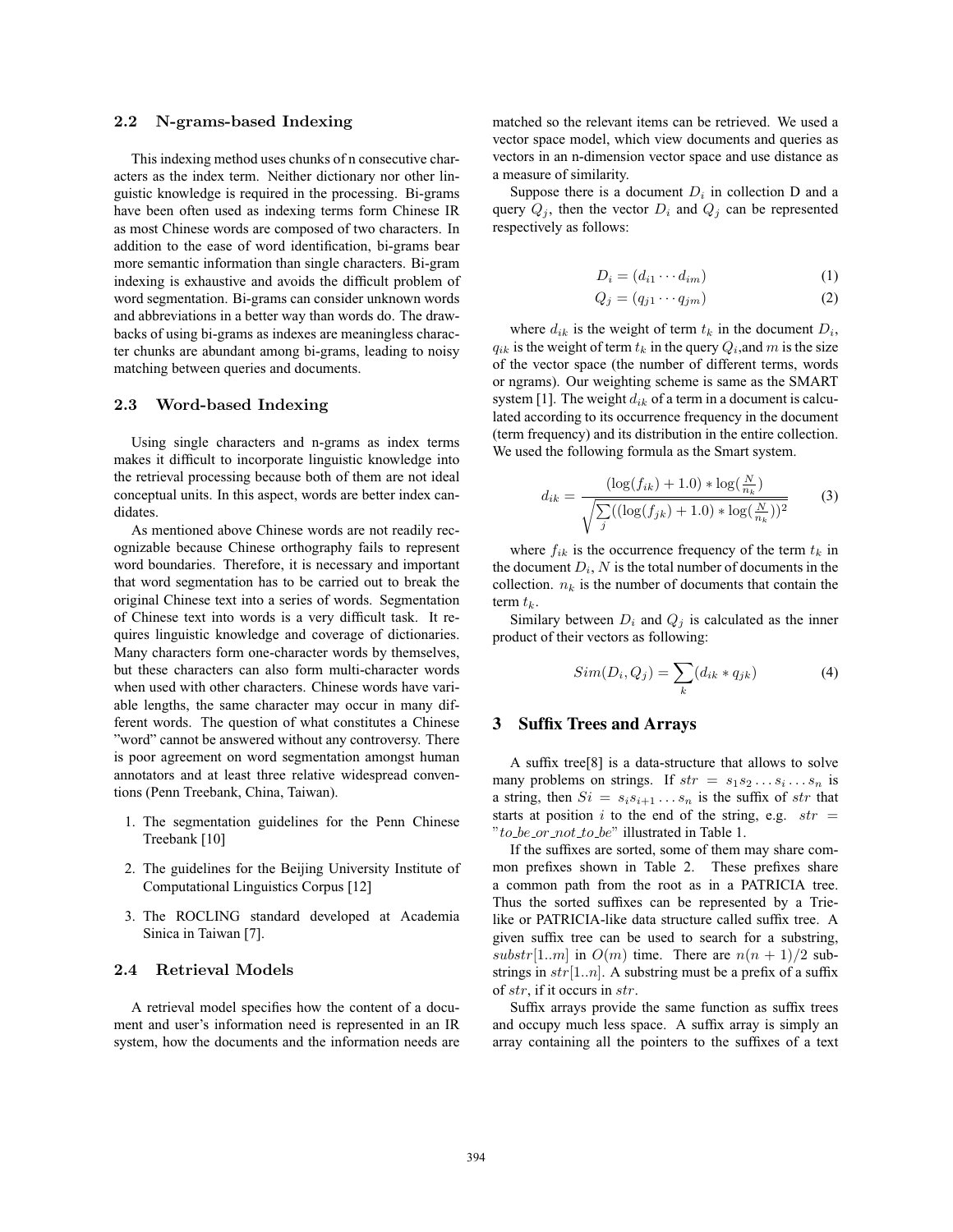| Position   |   |  |  |  |   |
|------------|---|--|--|--|---|
| Characters |   |  |  |  |   |
| Position   |   |  |  |  |   |
| Characters | n |  |  |  | e |

| Suffix Array | Indexes | $S_i$    | Suffixes           |
|--------------|---------|----------|--------------------|
| s[0]         |         | $S_0$    | to_be_or_not_to_be |
| s[1]         |         | $S_1$    | o_be_or_not_to_be  |
| s[2]         | 2       | $S_2$    | be or not to be    |
| s[3]         | 3       | $S_3$    | be_or_not_to_be    |
|              |         |          |                    |
| s[13]        | 13      | $S_{13}$ | to_be              |
| s[14]        | 14      | $S_{14}$ | o_be               |
| s[15]        | 15      | $S_{15}$ | be                 |
| s[16]        | 16      | $S_{16}$ | be                 |
| s[17]        |         | $S_{17}$ | e                  |

**Table 1. Suffixes and suffix arrays before sorting**

| Array | $\mathbf{i}$ | $S_i$               | Suffixes           | Lep     | V                |
|-------|--------------|---------------------|--------------------|---------|------------------|
| s[0]  | 15           | $\overline{S}_{15}$ | _be                | lcp[0]  | 0                |
| s[1]  | 2            | $S_2$               | be_or_not_to_be    | lcp[1]  | 3                |
| s[2]  | 8            | $S_8^-$             | _not_to_be         | lcp[2]  | $\mathbf{1}$     |
| s[3]  | 5            | $S_5$               | _or_not_to_be      | lcp[3]  | $\mathbf{1}$     |
| s[4]  | 12           | $S_{12}$            | $\pm$ to $\pm$ be  | lcp[4]  | $\mathbf{1}$     |
| s[5]  | 16           | $S_{16}$            | be                 | lcp[5]  | 0                |
| s[6]  | 3            | $S_3$               | be_or_not_to_be    | lcp[6]  | 2                |
| s[7]  | 17           | $S_{17}$            | e                  | lcp[7]  | $\boldsymbol{0}$ |
| s[8]  | 4            | $S_4$               | e_or_not_to_be     | lcp[8]  | 1                |
| s[9]  | 9            | $S_9$               | not_to_be          | lcp[9]  | 0                |
| s[10] | 14           | $S_{14}$            | o_be               | lcp[10] | 0                |
| s[11] | 1            | $S_1$               | o_be_or_not_to_be  | lcp[11] | 4                |
| s[12] | 6            | $S_6$               | or_not_to_be       | lcp[12] | $\mathbf{1}$     |
| s[13] | 10           | $S_{10}$            | ot_to_be           | lcp[13] | 1                |
| s[14] | 7            | $S_7$               | r_not_to_be        | lcp[14] | 0                |
| s[15] | 11           | $S_{11}$            | t_to_be            | lcp[15] | 0                |
| s[16] | 13           | $S_{13}$            | to_be              | lcp[16] | 1                |
| s[17] | 0            | $S_0$               | to_be_or_not_to_be | lcp[17] | 5                |
|       |              |                     |                    | lcp[18] | 0                |

**Table 2. Suffixes and suffix arrays after sorting**

sorted in lexicographical (alphabetical) order. Each suffix is a string starting at a certain position in the text and ending at the end of the text. Searching a text can be performed by binary search using the suffix array.

The algorithm,  $\frac{suffix\_array}{s}$ , presented below takes a string and its length N as input, and outputs the suffix array, s.

| $sufficient(sstring, N)$ {                                |
|-----------------------------------------------------------|
| Initialize s to be a vector of integers from 0 to $N-1$ . |
| Let each integer denote a suffix starting at $s[i]$ .     |
| Sort s so that the suffixes are in alphabetical order.    |
| return $s$ ; }                                            |
| In order to compute the frequency, an auxiliary array is  |

defined to store LCPs (longest common prefixes). The lcp array is a vector of  $N + 1$  integers. Each element,  $lcp[i]$ , denotes the length of the common prefix between the suffix  $s[i - 1]$  and the suffix  $s[i]$ . As mentioned above there are  $N(N + 1)/2$  substrings for a document with the length N. Instead of computing the statistics for all substrings directly the set of all substrings is partitioned by the classes with the same statistics (term frequency  $tf$  and document frequency  $df$ [11]. The set of substrings in a class can be constructed from the *lcp* vector:

|                            | $class(i, j) = {s[i]m   LBL(i, j) < m \le$      |     |
|----------------------------|-------------------------------------------------|-----|
|                            | $SIL(i, j)\}$                                   | (5) |
|                            | $LBL(i, j) = max(lcp[i], lcp[j+1])$             |     |
|                            | $SIL(i, j) = min(lcp[i+1], lcp[i+2], , lcp[j])$ |     |
| $tf_{class()} = j - i + 1$ |                                                 | (6) |
|                            |                                                 |     |

where LBL is longest bounding lcp, SIL is shortest interior lcp and  $s[i]_m$  denotes the first m characters of suffix s[i]. A class  $\langle i, j \rangle$  exists between interval  $\langle i, j \rangle$  if  $LBL < SIL$ . Then this interval  $$  is lcp-delimited. It means all the suffixes in lcp-delimited interval  $\langle i, j \rangle$ share the same longest common prefix and no other suffixes outside the interval shares it. Thus it is not possible for two lcp-delimited intervals to overlap but it is possible to be nested. Table 2 shows that lcp-delimited interval  $< 0, 1 >$ with lcp " be" is nested in interval  $< 0, 4 >$  with lcp " "." The term frequency for  $class(< i, j>)$  is equal to  $j-i+1$ .  $class(< i, i>)$  has term frequency 1 called trivial class. We are more interested in the nontrivial class with term frequency greater than 1. The number of substrings in a nontrivial class is

$$
|class(i,j)|=SIL(i,j>)-LEL(i,j>). \tag{7}
$$

The substrings in the nontrivial class  $class(< i, j>)$  are the first  $LBL(*i*, *j*>) + 1, \ldots, SIL(*i*, *j*>)$  characters of suffix  $s[i]$ , total  $SIL(< i, j>) - LBL(< i, j>)$  prefixes of suffix  $s[i]$ . All substrings in the same class have the same term frequency and document frequency if all suffixes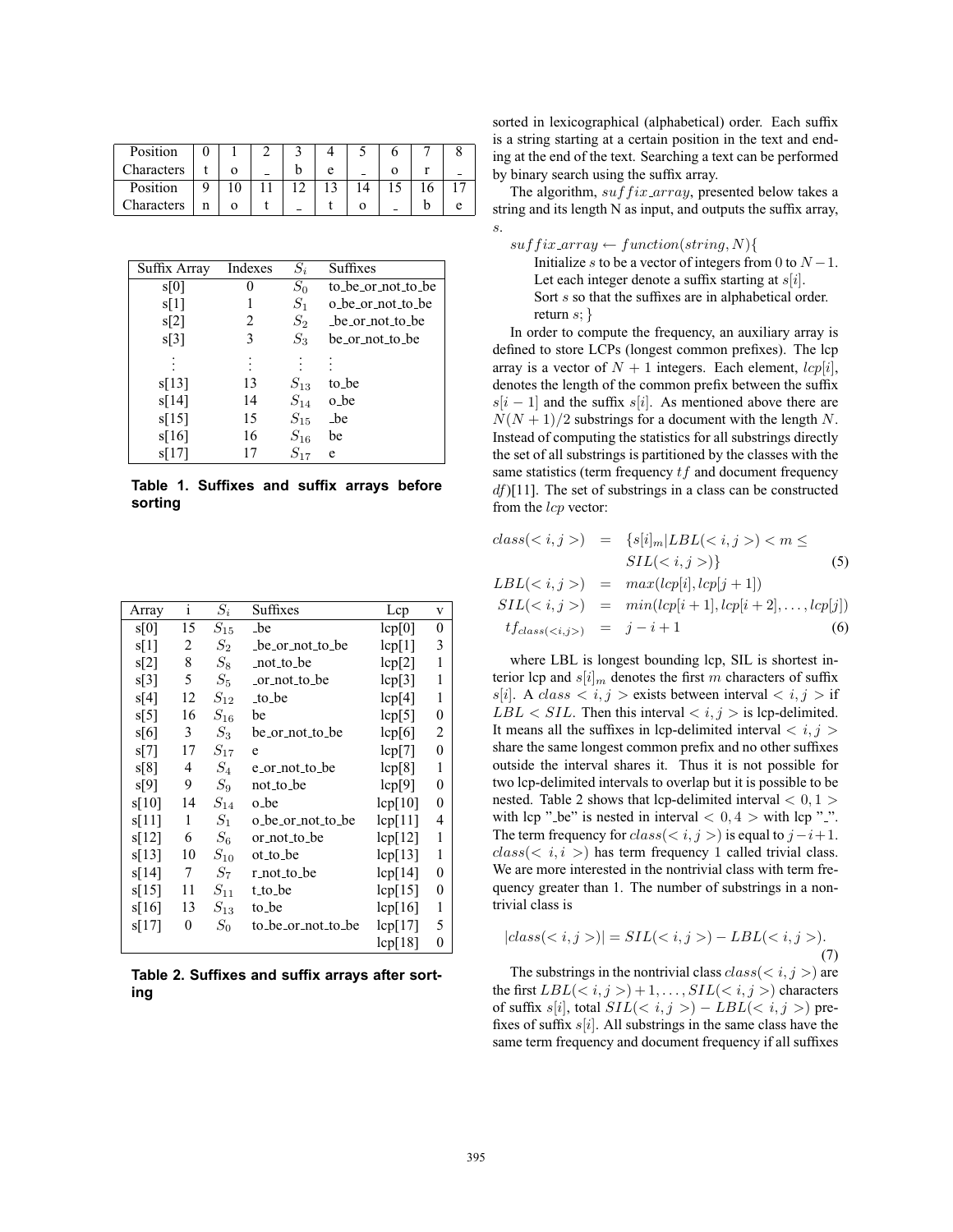| Interval   | Class {Substrings}                | SIL            | LBL      | tf                            |
|------------|-----------------------------------|----------------|----------|-------------------------------|
| < 0, 1 >   | $be \{ b, be \}$                  | 3              |          | 2                             |
| < 0, 4 >   | $-3$ $-1$                         |                | $\Omega$ | .5                            |
| < 5, 6 >   | be $\{b, be\}$                    | $\mathfrak{D}$ | 0        | $\mathcal{L}$                 |
| < 7.8 >    | $e\{e\}$                          |                | 0        | $\mathfrak{D}$                |
| < 10, 11 > | $o_e be \{o_{-}, o_e b, o_e be\}$ |                |          | $\mathfrak{D}$                |
| < 10, 13 > | $o\{o\}$                          |                | 0        | 4                             |
| < 16, 17 > | to_be $\{to, to, to, to, be\}$    | 5              |          | $\mathfrak{D}_{\mathfrak{p}}$ |
| < 15, 17 > | $t \{t\}$                         |                |          | $\mathcal{R}$                 |
|            |                                   |                |          |                               |

**Table 3. Nontrivial classes for string "to be or not to be"**

were terminated with the first end of document symbol in multi-document corpus. Table 3 shows nontrivial classes for string "to be or not to be". For  $class < 16, 17 >$  with SIL 5 and LBL 1 there are 4 substrings  $\{to, to, to, to, be\}$ in the class with the same term frequency 2. In Chinese the longest substring in the class is most likely to be a word or a phase. We can use the longest substring to represent the class instead of using all the substring to reduce the size of all substrings.

As two lcp-delimited intervals are not possible to overlap and possible to be nested, there are at most  $N - 1$  nontrivial classes with term frequency greater than 1. For trivial classes there are at most  $N$  classes with term frequency equal to 1. This significantly reduces the computation of various statistics over substrings  $(N(N + 1)/2)$  to a computation over classes  $(2N - 1)$ .

If we can identify all the classes of a corpus, we can use a straightforward method to compute the term frequency in a document and the document frequency.

#### **4 Filtering Algorithm**

Suffix tree based approach described above can reduce the computation term frequency and document frequency over substrings  $(N(N + 1)/2)$  to a computation over classes  $(2N - 1)$ . The following algorithm is used to filter out the substrings which are incomplete and lack of representative.

#### **4.1 Stop Words**

In modern information retrieval systems, effective indexing can be achieved by removal of stop words. Chinese language hardly has any grammatical inflections. It makes heavy use of grammatical particles to indicate aspect and mood. They carry no significant information to the document. They are used often enough to mislead the occurrences of string patterns. A stop word list about 100 Chinese words is used to filter out these noisy patterns.

#### **4.2 Longest substring in the class**

All the substrings in the same class have the same term frequency and document frequency. The longest substring in the class is most likely to be a word or a phase. We can use the longest substring to represent the class instead of using all the substring to reduce the size of the substrings. As suffix tree is built from one direction, all the substrings with the same attributes (same statistics and part of longest substring in the class) are not including in the same class. In Table 3 there are 4 substrings  $\{to, to, to, to, to, be\}$  in the  $class < 16, 17 >$  with the same term frequency 2. If we construct another suffix from the other direction ( from the end to the start), we should get 5 substrings  $\{e, be, be, o-be,$ to be} in the same class with longest substring "to be". In this case, we can merge classes with same attributes.

#### **4.3 Mutual Information**

Mutual information is commonly used to evaluate the correlation of substrings. We adapted the same mutual information metric as [2] by observing mutual information of two overlapped patterns.

$$
MI_{ab} = \frac{Pr(c)}{Pr(a) + Pr(b) - Pr(c)}
$$

$$
= \frac{\frac{f_c}{F}}{\frac{f_a}{F} + \frac{f_b}{F} - \frac{f_c}{F}}
$$

$$
= \frac{f_c}{f_a + f_b - f_c}
$$

where c is the substring to be estimated,  $c =$  $c_1, c_2, \ldots, c_n$ , a and b are the two longest composted substrings of c with the length  $n - 1$ , i.e.  $a = c1, \ldots, c_{n-1}$ ,  $b = c_2, \ldots, c_n, f_a, f_b$  and  $f_c$  are the frequencies of a, b and  $c$ . If  $MI_{ab}$  is large, it can be found that more of the time substrings  $a$  and  $b$  have to occur together. It seems that  $c$  is more complete in semantics than either a or b.

#### **4.4 Frequency**

The iterative occurrences of substring in multidocuments is most likely to be a word or a phrase. Low frequency substrings are more likely to occur by chance. We filter the trivial classes with the the length of substring greater than 1.

#### **4.5 Length of N-gram**

The length of N-gram will dramatically increase the number of N-grams produced. The longer N-gram, the larger space and longer time required. Most Chinese words